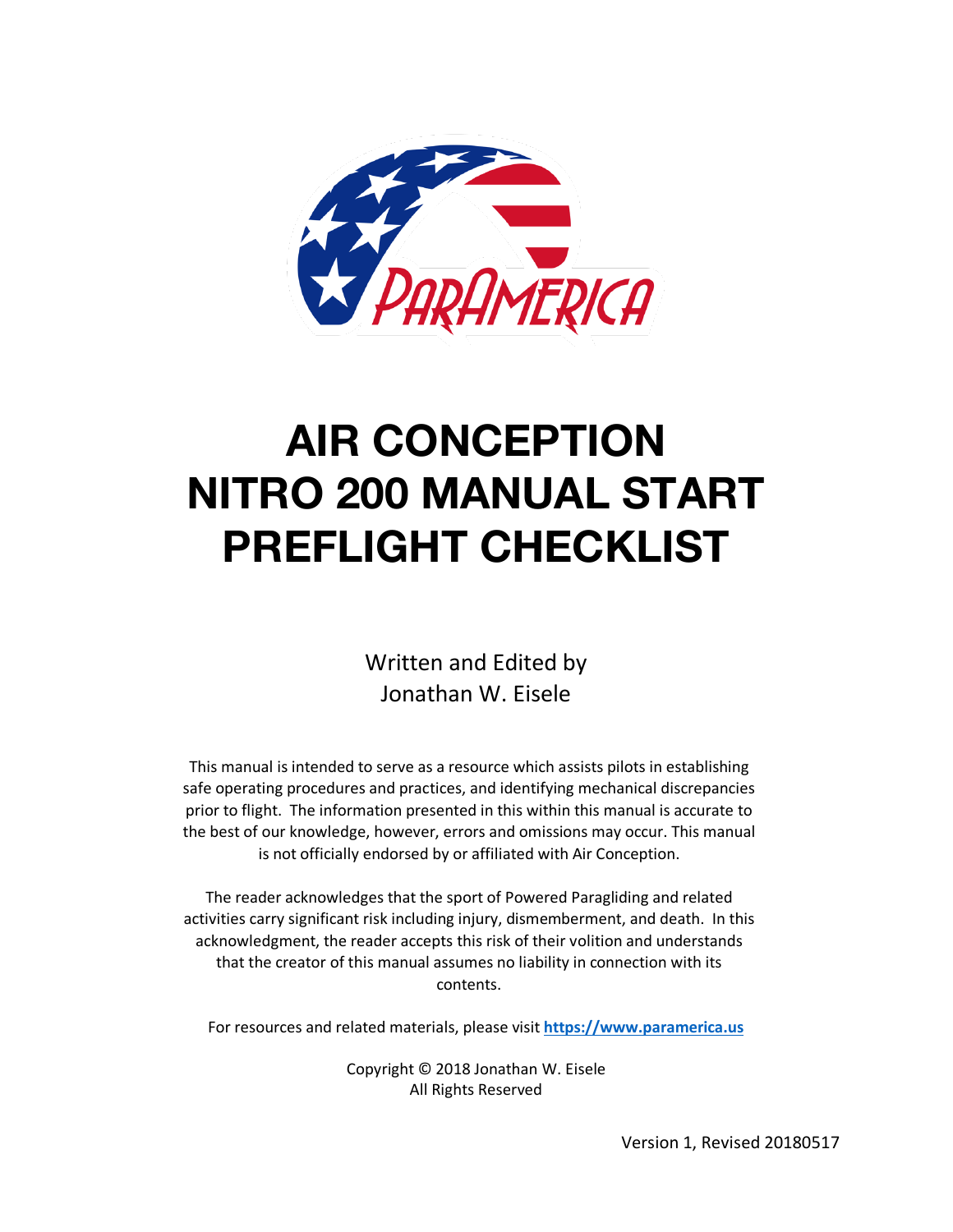**Procedures containing items within a**  $\overline{D\overline{A}}\overline{S\overline{H}}\overline{E}\overline{D}$  **<b>BOX**<sub>1</sub> should be committed to memory.

### **FUEL**

| <b>FUEL QUANTITY</b> |  |
|----------------------|--|
|                      |  |

#### **GLIDER**

| LAYOUT.              | COMPI FTF |
|----------------------|-----------|
|                      |           |
| <b>LEADING EDGE.</b> |           |
|                      |           |
|                      |           |
|                      |           |
|                      |           |
|                      |           |
|                      |           |
|                      |           |
|                      |           |
|                      |           |
|                      |           |
|                      |           |
|                      |           |
|                      |           |

# **HARNESS, LEFT SIDE**

| STRAP ASSEMBLY, CARRY STRAP, LEFT LEG STRAPINSPECT |  |
|----------------------------------------------------|--|
|                                                    |  |
|                                                    |  |
|                                                    |  |
|                                                    |  |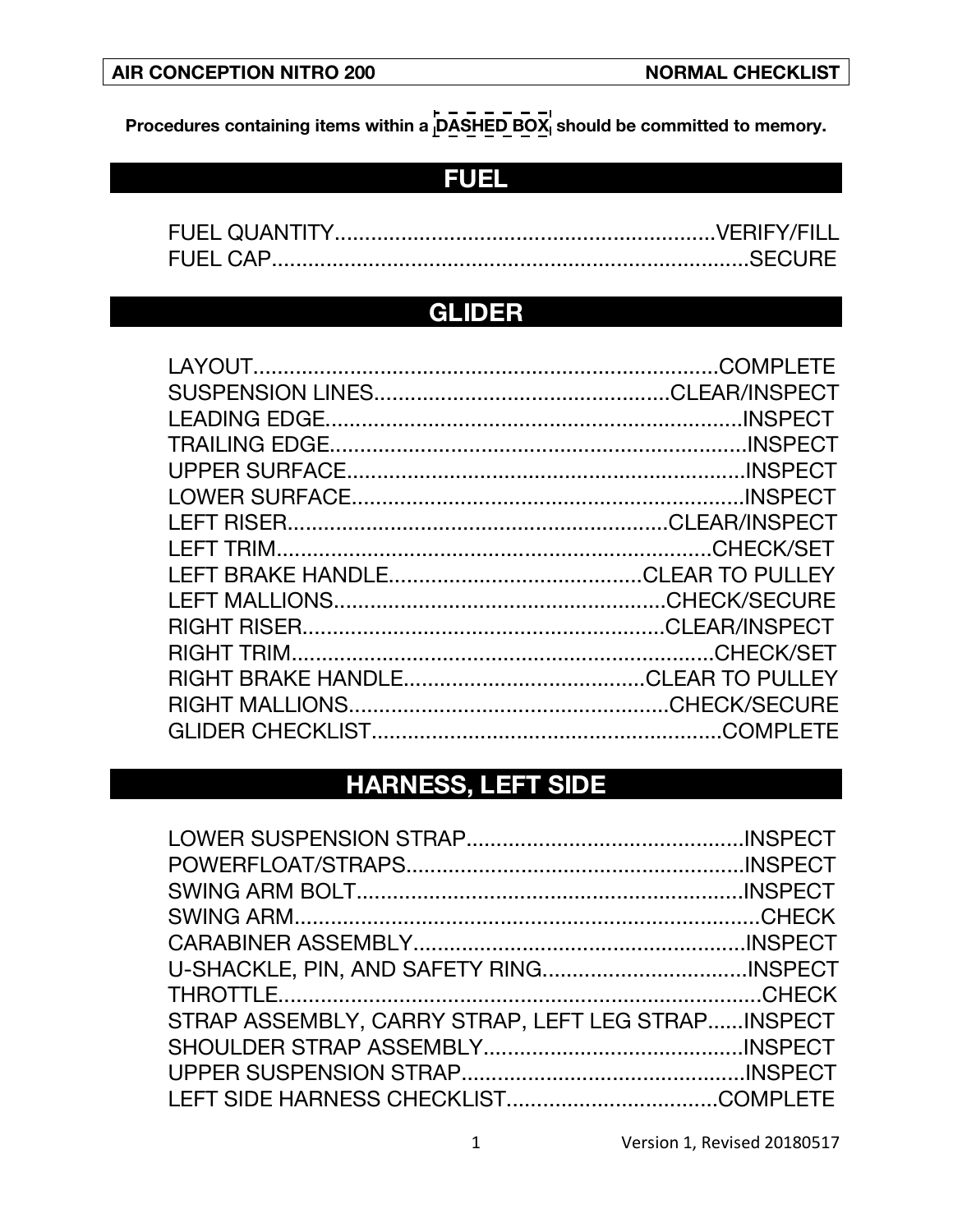## **HARNESS, RIGHT SIDE**

| STRAP ASSEMBLY, CARRY STRAP, RIGHT LEG STRAP INSPECT |  |
|------------------------------------------------------|--|
|                                                      |  |
|                                                      |  |
|                                                      |  |
|                                                      |  |
|                                                      |  |
|                                                      |  |
|                                                      |  |
|                                                      |  |

# **ANGEL 140 RESERVE PARACHUTE (IF INSTALLED)**

| YELLOW BARTHREADED THROUGH (2) LOOPS |  |
|--------------------------------------|--|
|                                      |  |
|                                      |  |

THIS SPACE LEFT INTENTIONALLY BLANK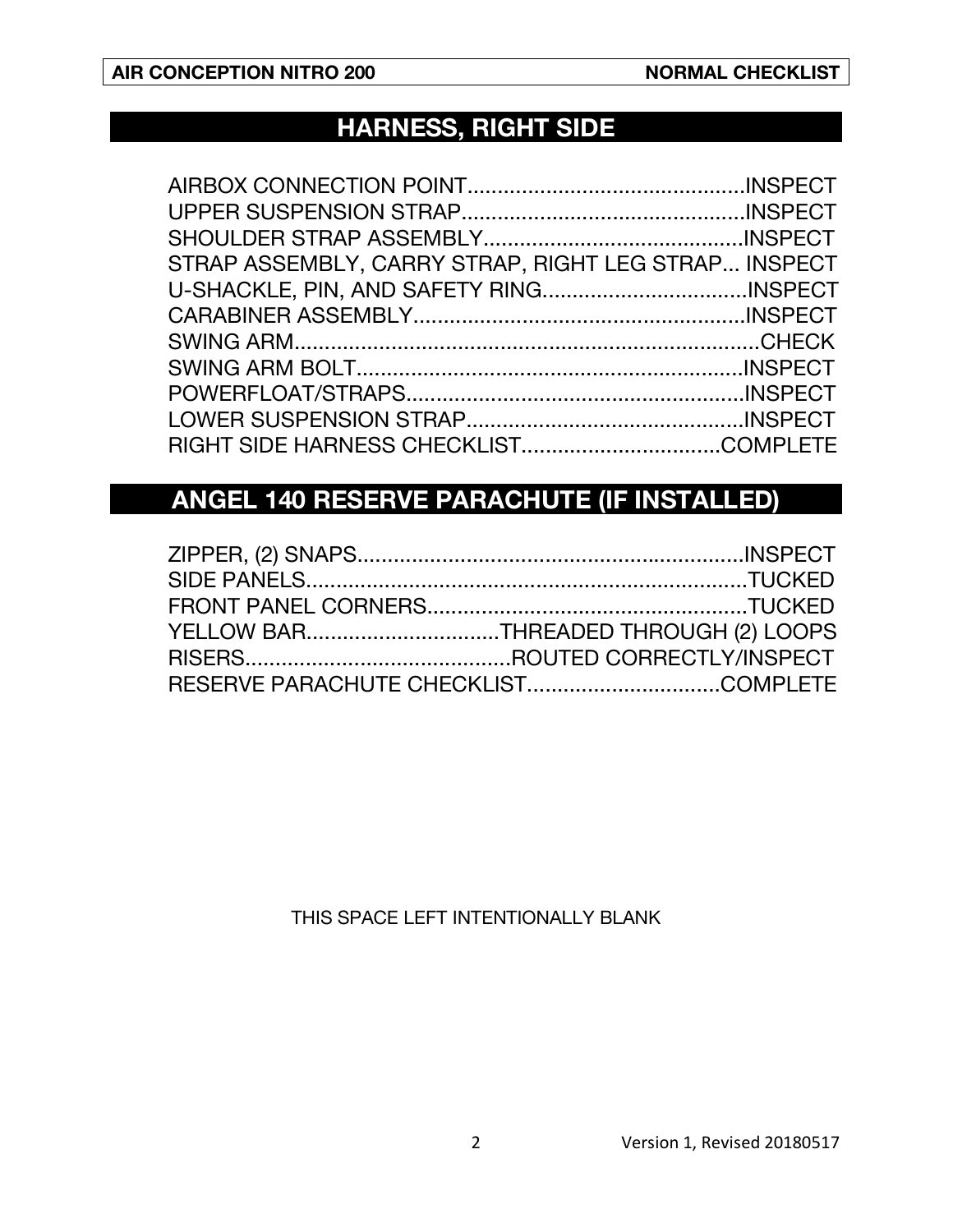#### **CAGE/CHASSIS**

#### THIS SPACE LEFT INTENTIONALLY BLANK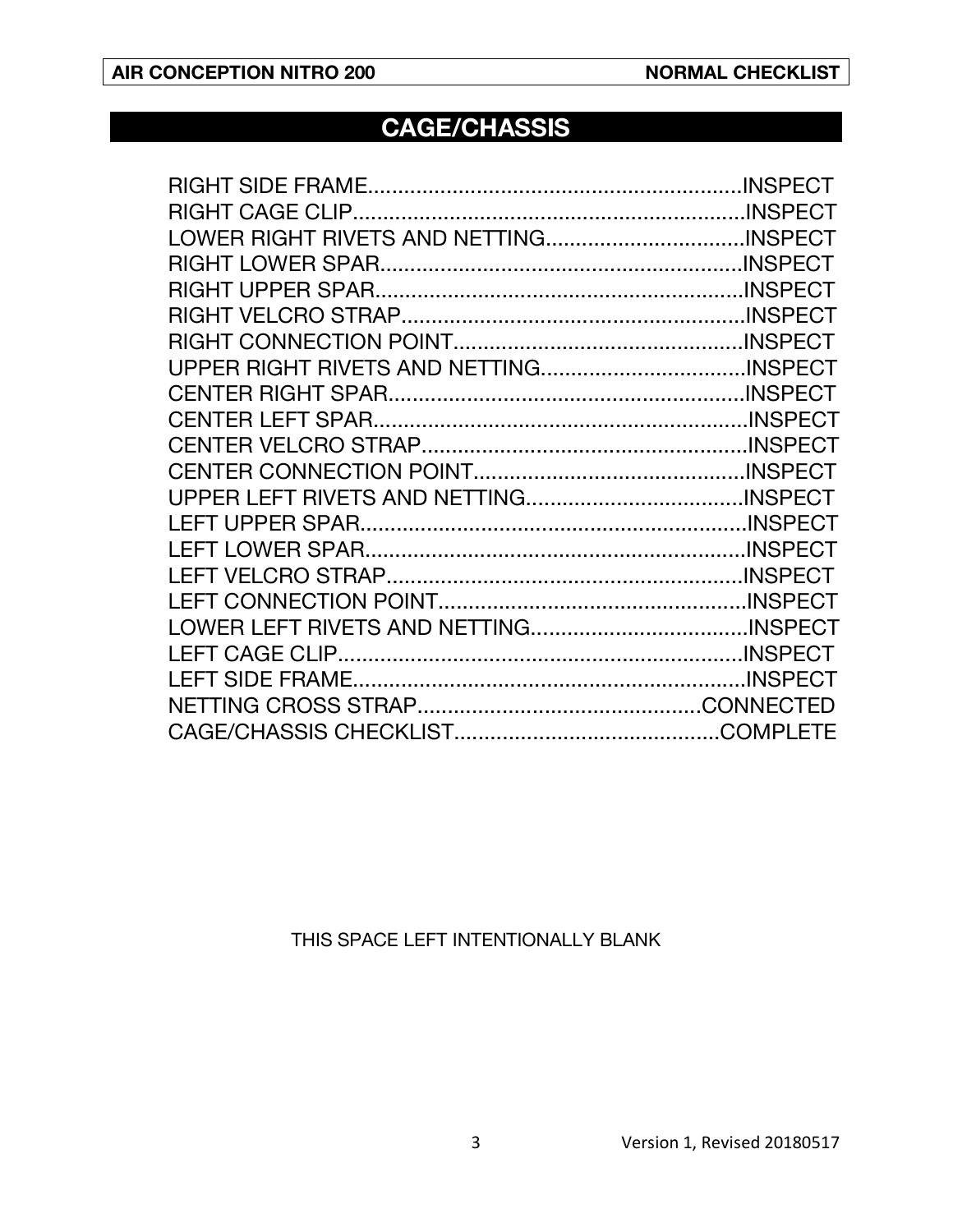# **MOTOR AND POWER PLANT**

| SPARK PLUG AND SPARK PLUG CAPCHECK/SECURE   |  |
|---------------------------------------------|--|
|                                             |  |
|                                             |  |
| EXHAUST SYSTEM AND EXHAUST BOLTS (6)INSPECT |  |
|                                             |  |
|                                             |  |
|                                             |  |
|                                             |  |
| GROUNDING CABLE, SPARK PLUG CABLEINSPECT    |  |
|                                             |  |
|                                             |  |
| BELT (CONDITION, TENSION)INSPECT/CHECK      |  |
|                                             |  |
|                                             |  |
|                                             |  |
| MOTOR AND POWER PLANT CHECKLISTCOMPLETE     |  |

#### THIS SPACE LEFT INTENTIONALLY BLANK